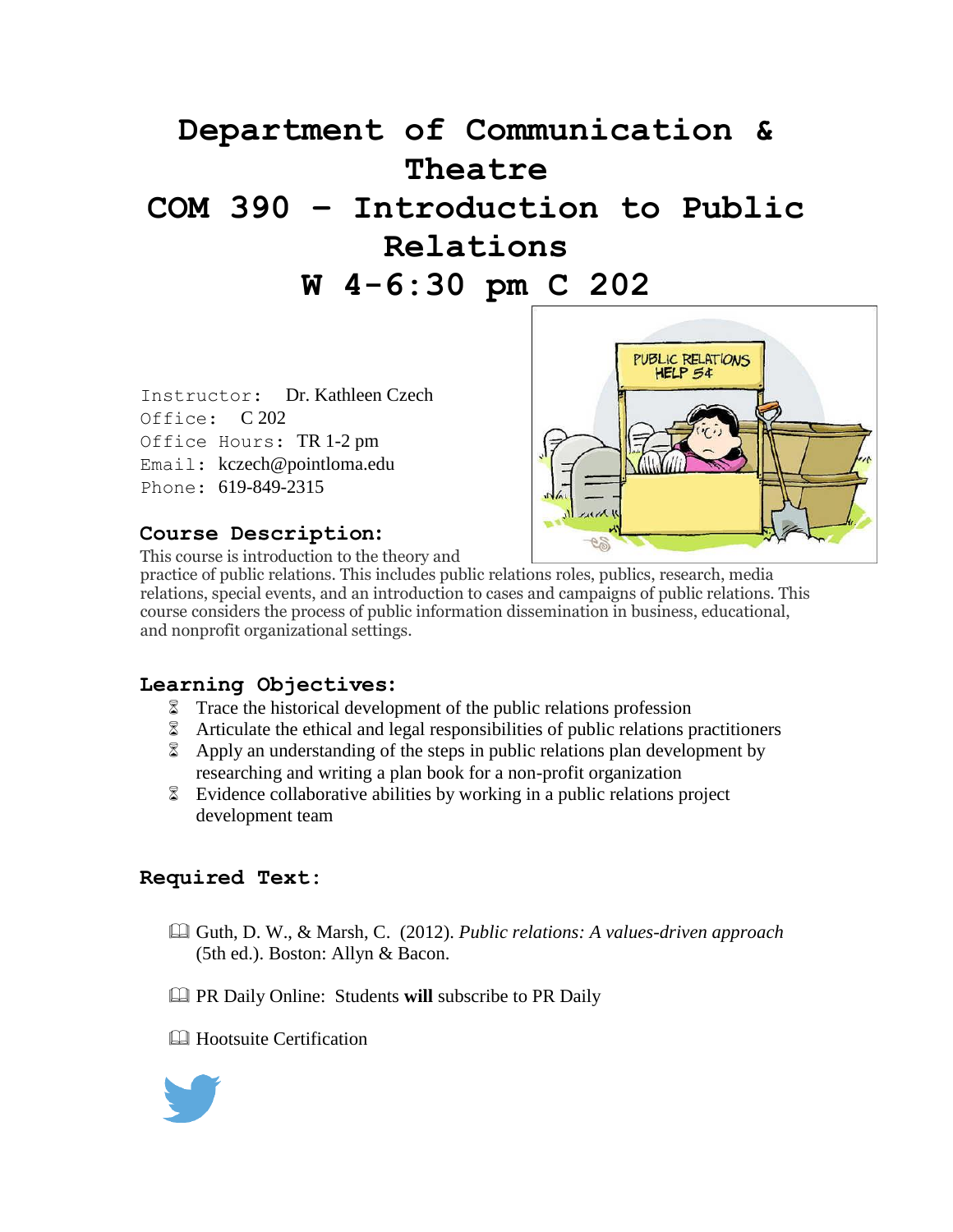All students will join the twitter account "Intro to PR" by PLNU. Daily texts to announce class issues will be on twitter.

#### **Course Assignments:**

- **Current Events Quizzes** (50pts): Each week students will have a current events quiz based off news stories from the website PR Daily.
- **Quick-Fire Challenges** (50pts): Each week during class students will be asked to complete a public relations challenge. This will involve a quick writing or verbal pitch on the spot in class.
- **Ethical Movie Analysis** (25pts): As a class we will watch a movie on Public Relations and Ethics. Students will be asked to write a short guided paper on the ethics of the film.
- **Public Relations Plan** (150pts): Students will work in teams of 3-4 to prepare a comprehensive public relations plan for Point Loma Nazarene University.
- **Public Relations Plan Presentation** (50pts): Students will present and pitch their final public relations plan to PLNU Public Relations. This will be a 20 minute interactive presentation.
- **Mid-Term & Final Exams** (200pts): There will be two exams a mid-term and final covering textbook and lecture material. These exams will be objective in nature with some short answer as well. A study guide will be given in advance of each exam.

#### **Assignments:**

All assignments must be typed. Hand written work will not be accepted. Please note that standard font and margins are expected of one inch and 12 point font (Times New Roman). All papers should be double-spaced. There should be no grammatical errors or misspelled words in your assignments. Always proofread your assignments and have someone else proof them too.

All assignments are due on the day specified and on time. Late assignments will not be accepted.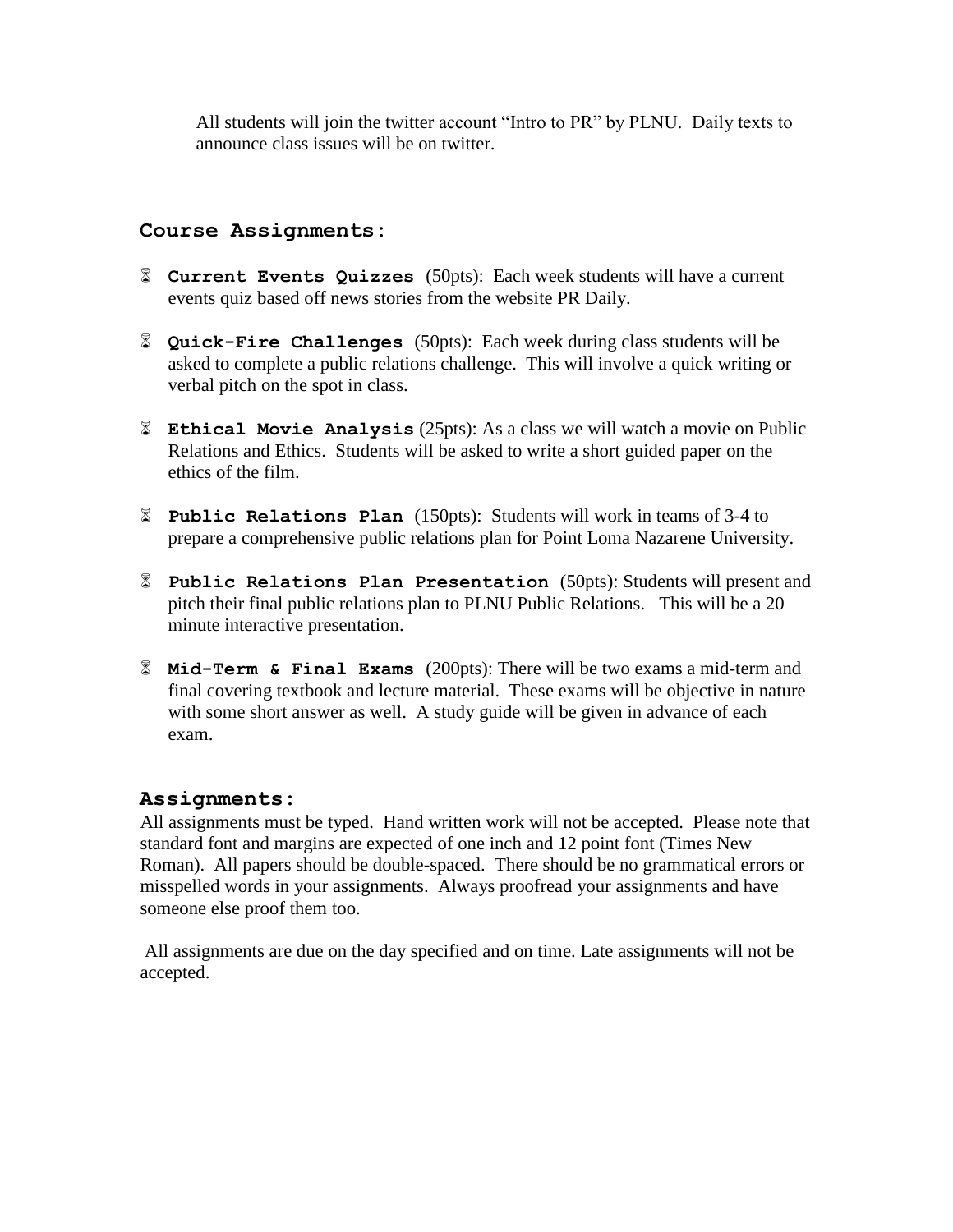

#### **Grading:**

 **Point Possible Your** 

| Score                         |            |  |
|-------------------------------|------------|--|
| <b>Current Events Quizzes</b> | 50 pts.    |  |
| <b>Quick Fire Challenges</b>  | 50 pts.    |  |
| <b>Ethical Analysis</b>       | $25$ pts.  |  |
| PR Plan                       | 150 pts.   |  |
| PR Presentation               | 50 pts.    |  |
| Mid-Term Exam                 | $100$ pts. |  |
| Final Exam                    | 100 pts.   |  |
| Total Points                  | 525 pts.   |  |

# **Grading Scale:**

| Grade | Percent | Points      | Grade | Percent   | Points      |
|-------|---------|-------------|-------|-----------|-------------|
| A     | 93-100  | $486 - 525$ |       | 73-76     | $381 - 401$ |
| $A-$  | 90-92   | $470 - 485$ | $C-$  | $70-72$   | $365 - 380$ |
| $B+$  | 87-89   | $455 - 469$ | D+    | 67-69     | $350 - 364$ |
| B     | 83-86   | $434 - 454$ | D     | 63-66     | $329 - 349$ |
| $B -$ | 80-82   | $418 - 433$ | D-    | $60 - 62$ | $313 - 328$ |
| $C+$  | 77-79   | $402 - 417$ | F     | $0-59$    | $0 - 312$   |

Grading Standards:

- "A's"……..are awarded for work that is highly exceptional and goes beyond all minimal requirements.
- "B's"……..are awarded for work that is above average and goes beyond minimal requirements.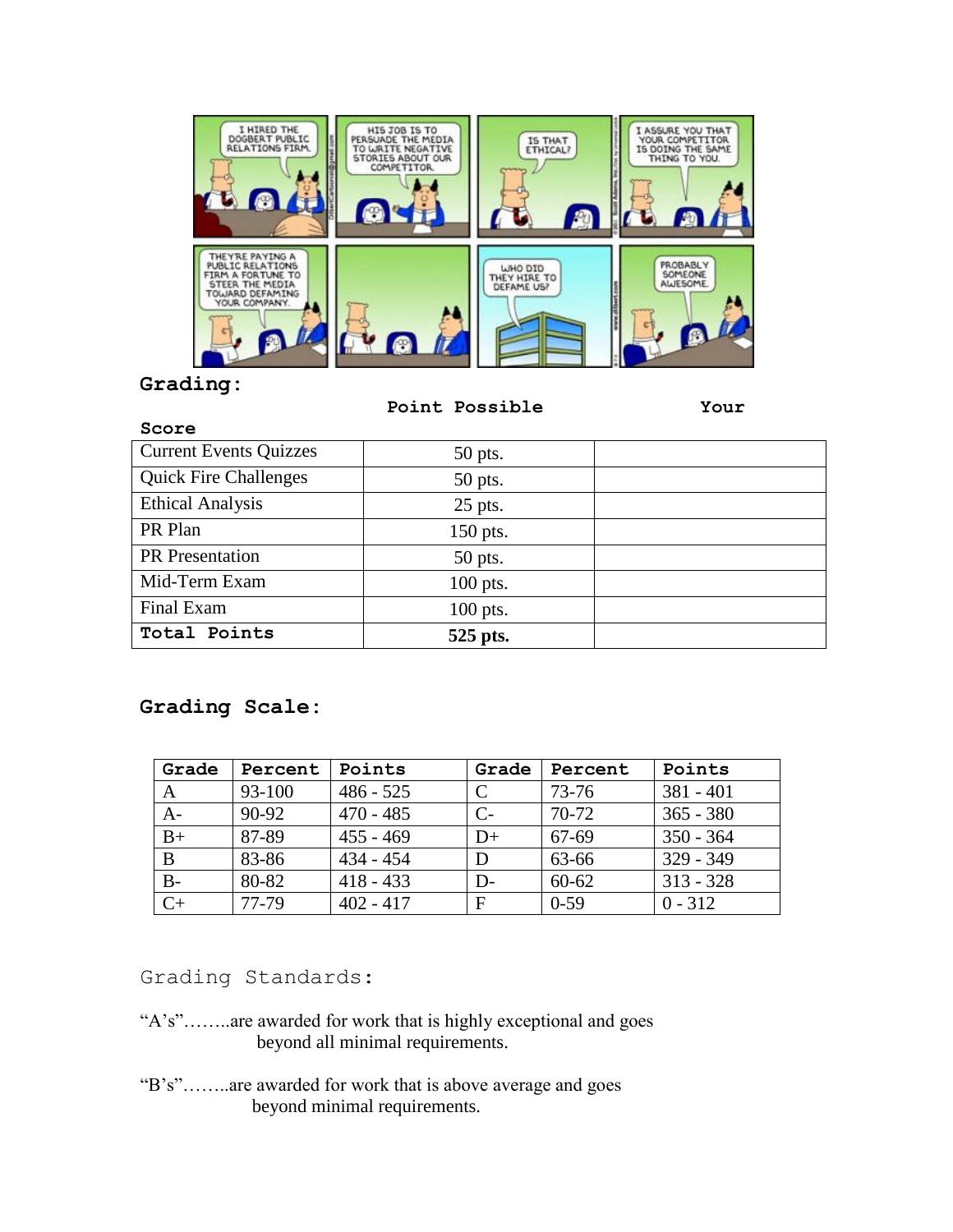- "C's"……..are awarded for work that meets basic standards and requirements.
- "D's"……..are awarded for below average work that usually lacks minimal requirements.
- "F's"……..are awarded for work that clearly does not meet minimal standards, or is not completed.

# **Grade Concerns:**

If you feel that you were unjustly evaluated on any assignment, please talk with me within 2 weeks after the assignment has been returned. An appeal is welcome by scheduling an appointment or coming to my office hours. DO NOT approach me immediately after a class! Please come with a well reasoned and written explanation of why the grade should be changed, and I will be happy to discuss it with you. Asking for an appeal and defending your case does not secure, nor imply a change of grade. If at any point during the course you are concerned with your overall class grade or other issues in the course, please feel free to make an appointment or stop by my office. I want to help you learn and succeed in this course.

# **Attendance Policy:**

This course is a course in communication and persuasion. In order to do both you must be present in class regularly. Therefore, attendance will be taken. Each student is allowed 1 excused or unexcused absences. The only absences excused after that will be university approved absences. This means not feel good, or taking a friend to the airport, does not count as excused absences. Upon the 2nd absence the **FINAL grade** will be drop a half step (if you have a B it will drop to a B-). For every subsequent absence the FINAL grade will continue to drop a half step each time. Furthermore, it should be noted that attendance means attending to the class. Students who choose to sleep through class, engage in disruptive conversation, or excessive texting will be counted absent for that day.

In the tragic event that you do miss class please get notes from someone in the class. **Do NOT ask me for notes.** You will be expected to get notes, handouts, and assignments from someone in class. Please do not ask me for my lecture notes!! You are responsible for missed material and should try to make a friend or two in this class that you can count on. In addition I do not post lecture material or power point presentations on canvas.

# **Make-up's:**

All assignments are due on the date specified in the syllabus I am not responsible for turning in your assignments on time – YOU ARE! Please be responsible and figure out how you will get the assignment done and turned into me. In the event of an unexpected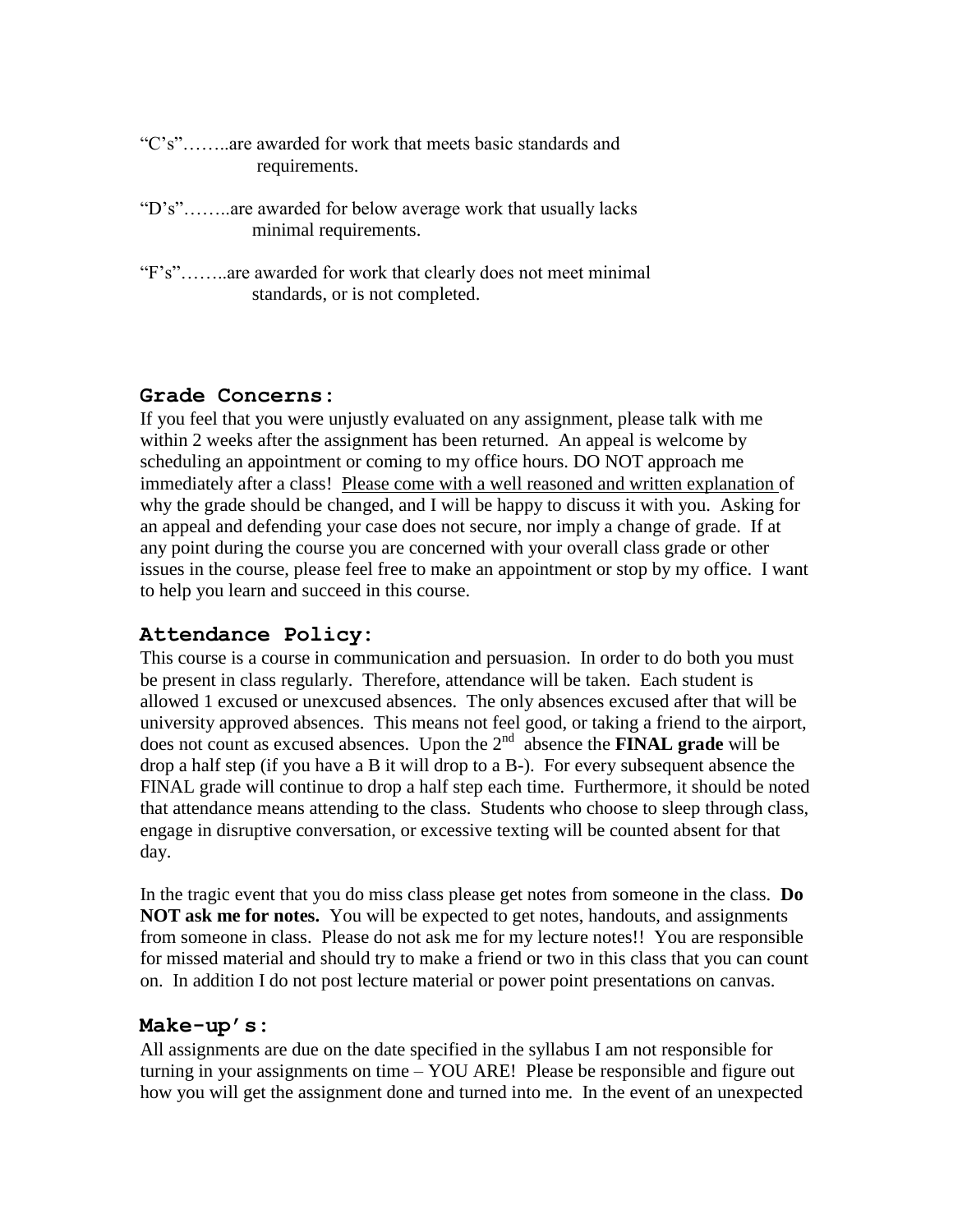and unavoidable scheduling conflict, it is your responsibility to make prior arrangements (well in advance) with me to resolve problem. Excuses after the assignment dates are unacceptable with the exception of extreme circumstances.

#### **Classroom Demeanor:**

While I enjoy a relaxed classroom atmosphere, with lots of discussion and jokes, disrespect will not be tolerated. Please respect both your peers and instructor!! This simply means that you need to pay attention and participate in class. Challenging ideas in class is welcome, but personal attacks are not! While the course will encounter lots of opinions and views, it is everyone's responsibility to keep an open mind, and avoid character attacks, stereotypes, and racist or sexist language.

# **Technology:**

The use of electronic devices during class is NOT permitted. This includes cell phones, i-pods, and laptops! This means you should bring something else to take notes on! Students are not permitted to listen to music while taking a test or to use their cell phones during tests.

# **Presentations:**

Presentations can be a nervous experience for some. Please NEVER walk in on a presentation under any circumstances. Do not leave either, but simply wait until you hear applause and then enter the classroom quietly and quickly. Furthermore, when presentations are occurring this is not the time to talk with your neighbor, read the paper, or rearrange your backpack**.** 

# **Appearance:**

Your physical appearance on presentation days is important. You should be neatly groomed and dressed in a way that suggests you expect to be taken seriously. **At a minimum** this means a dress shirt and dress slacks for men, and dress skirt or dress slacks and blouse for women. Please do not wear hats, tennis shoes, shorts, jeans, or chew gum during your presentations. Physical appearance has been shown to affect the credibility of public speakers and as a result will also affect yours in this class!

# **Daily Syllabus**

| Date      | Discussion/Activity                                 | Readings |
|-----------|-----------------------------------------------------|----------|
| W Jan. 14 | Introduction to Public Relations                    |          |
| W Jan. 21 | What is Public Relations<br>Quick Fire Challenge #1 | Chp.1    |
| W Jan. 28 | Parts of a Public Relation Plan                     |          |